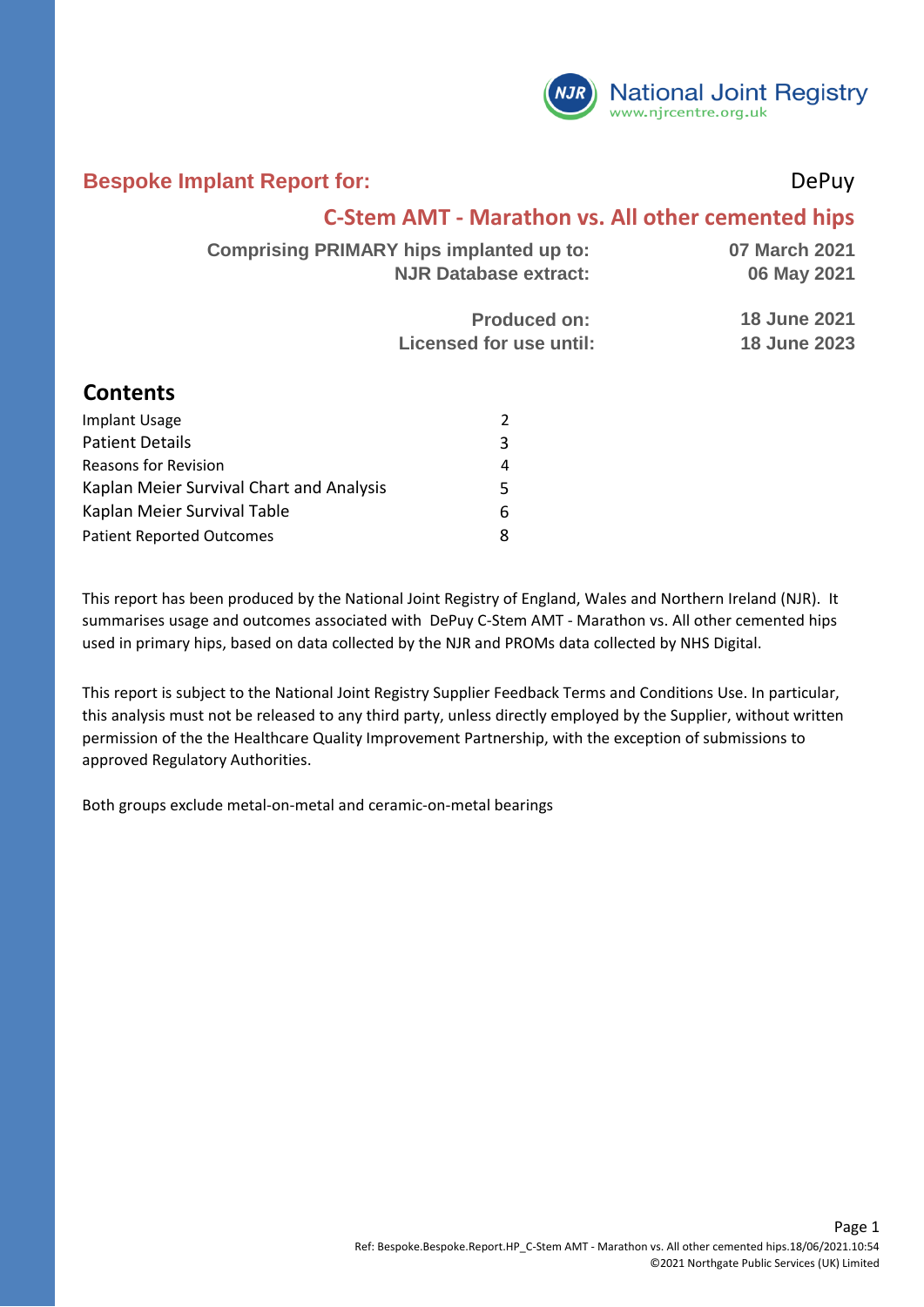# **NJR Recorded Usage**

## **Implant Usage**

| <b>Totals Recorded in NJR</b>      | <b>C-Stem AMT -</b><br><b>Marathon</b> | <b>All other</b><br>cemented hips |
|------------------------------------|----------------------------------------|-----------------------------------|
| First usage in the NJR:            | 06-Jan-2008                            | 01-Apr-2003                       |
| Last usage in this dataset:        | 06-Mar-2021                            | 07-Mar-2021                       |
| Maximum implantation time (years): | 13.2                                   | 17.9                              |
| Mean implantation time (years):    | 3.7                                    | 7.0                               |
| Procedures                         | 14442                                  | 385761                            |
| Patients                           | 13539                                  | 342653                            |
| <b>Centres</b>                     | 124                                    | 471                               |
| <b>Consultants</b>                 | 429                                    | 3284                              |
| <b>Implanting Surgeons</b>         | 645                                    | 5706                              |

|                                 |              |       |       |         |     |      | <b>Year of implantation</b>                           |      |      |      |      |       |      |                                                                   |
|---------------------------------|--------------|-------|-------|---------|-----|------|-------------------------------------------------------|------|------|------|------|-------|------|-------------------------------------------------------------------|
| <b>Group</b>                    | Pre-<br>2010 |       |       |         |     |      |                                                       |      |      |      |      |       |      | 2010 2011 2012 2013 2014 2015 2016 2017 2018 2019 2020 2021 Total |
| C-Stem AMT -<br><b>Marathon</b> | 102          | 172   | 294   | 417     | 624 | 1337 | 1655                                                  | 1703 | 1952 | 2239 | 2419 | 1291  | 237  | 14442                                                             |
| All other cemented<br>hips      | 127383       | 20767 |       |         |     |      | 22124 24554 25652 26485 25931 25941 25090 24704 23819 |      |      |      |      | 11661 | 1650 | -385761                                                           |
| Total                           | 127485       | 20939 | 22418 | - 24971 |     |      | 26276 27822 27586 27644 27042 26943 26238             |      |      |      |      | 12952 | 1887 | 400203                                                            |

**NJR**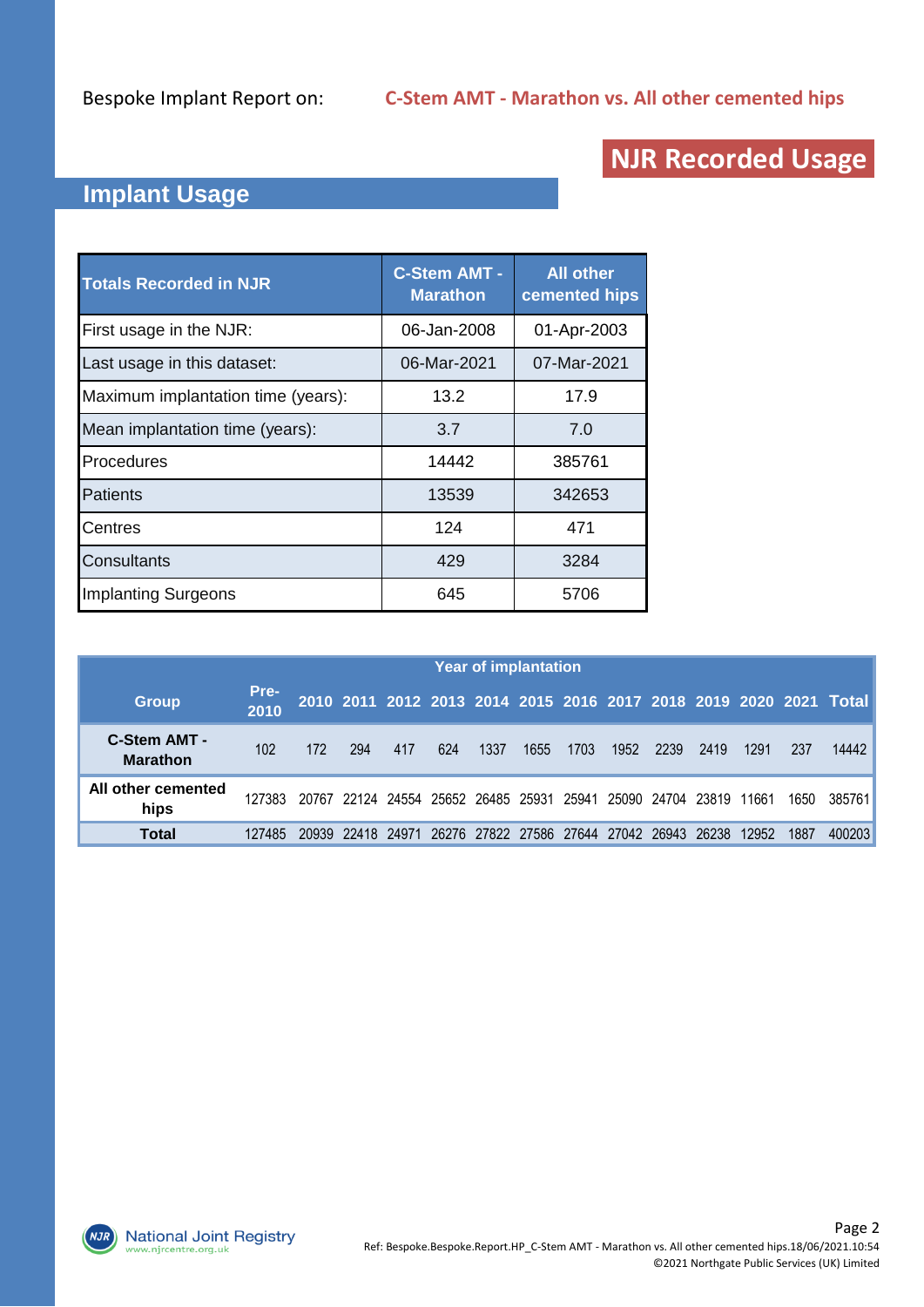# **Patient / Procedure Details**

## **Patient Details**

|                                      | <b>C-Stem AMT - Marathon</b> | <b>All other cemented hips</b> |
|--------------------------------------|------------------------------|--------------------------------|
| <b>Total Procedures</b>              | 14442                        | 385761                         |
| <b>Total Patients</b>                | 13539                        | 342653                         |
| Demographics                         |                              |                                |
| Mean age                             | 74.8                         | 73.6                           |
| < 50                                 | 0.9%                         | 1.5%                           |
| $50 - 59$                            | 4.1%                         | 5.4%                           |
| $60 - 69$                            | 17.7%                        | 22.0%                          |
| $70 - 79$                            | 46.4%                        | 44.3%                          |
| $\geq 80$                            | 30.9%                        | 26.8%                          |
| <b>Median BMI</b>                    | 28                           | 28                             |
| % BMI information available          | 64.3%                        | 59.0%                          |
| Underweight (BMI < 18.5)             | 1.2%                         | 1.1%                           |
| Normal $(18.5 \leq BMI < 25)$        | 22.8%                        | 22.6%                          |
| Overweight $(25 \leq BMI \leq 30)$   | 39.8%                        | 40.1%                          |
| Obese I $(30 \leq BMI \leq 35)$      | 24.8%                        | 24.8%                          |
| Obese II $(35 \leq BMI \leq 40)$     | 9.0%                         | 8.6%                           |
| Obese III $(BMI \ge 40)$             | 2.4%                         | 2.7%                           |
| % Male                               | 32.3%                        | 33.5%                          |
| <b>ASA Grades</b>                    |                              |                                |
| P1 - Fit and healthy                 | 5.1%                         | 10.9%                          |
| P2 - Mild disease not incapacitating | 69.7%                        | 67.6%                          |
| P3 - Incapacitating systemic disease | 24.5%                        | 20.6%                          |
| P4 / P5                              | 0.7%                         | 0.8%                           |
| <b>Indications</b>                   |                              |                                |
| Osteoarthritis                       | 86.38%                       | 91.04%                         |
| <b>Rheumatoid Arthritis</b>          | 1.36%                        | 1.36%                          |
| Other Inflammatory Arthropathy       | 1.92%                        | 2.26%                          |
| Previous Trauma                      | 10.14%                       | 4.59%                          |
| <b>Avascular Necrosis</b>            | 0.38%                        | 0.61%                          |
| Other                                | 1.56%                        | 2.15%                          |

Total of indications may exceed total number of implants, since more than one indication can be listed per case.

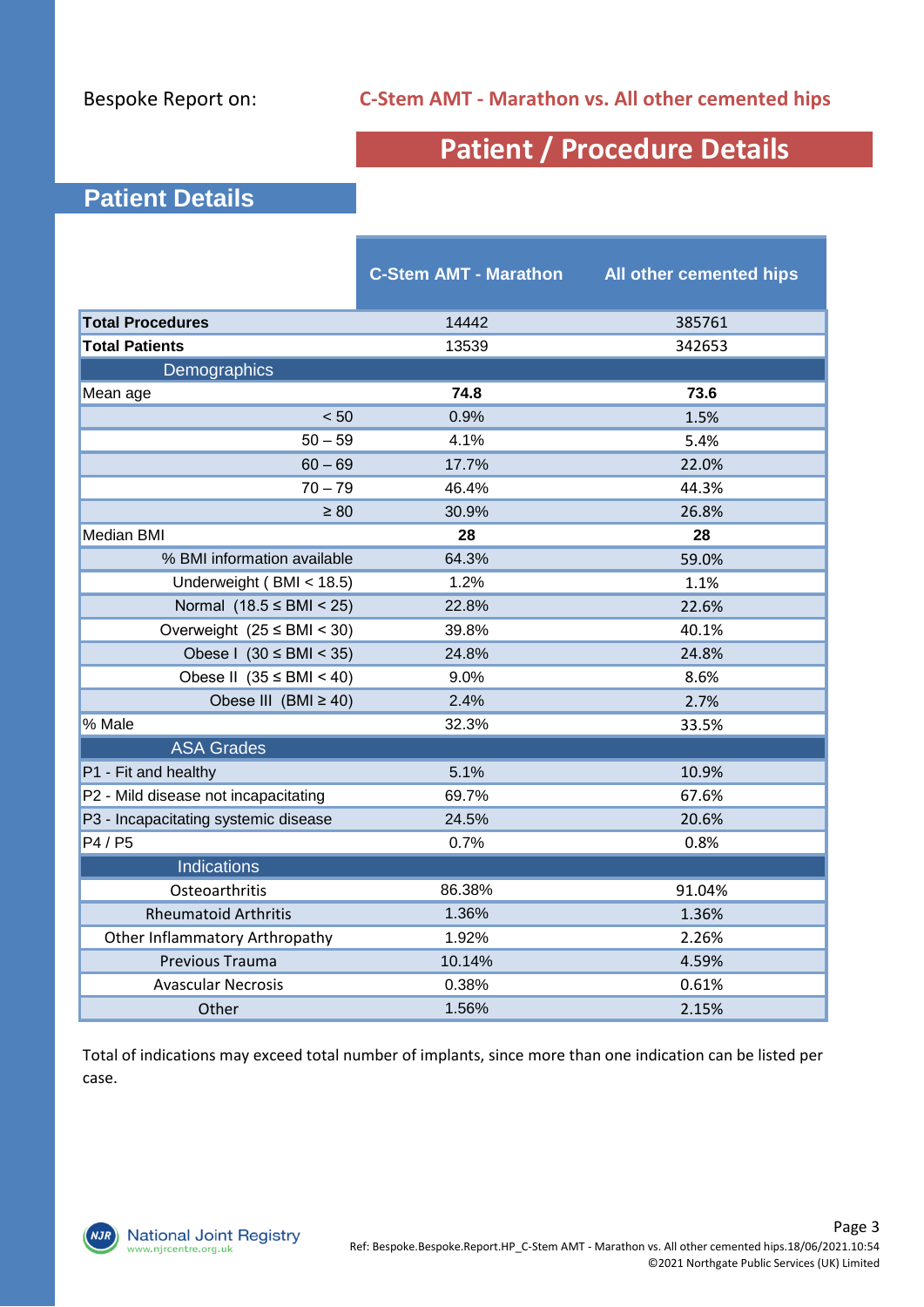## **Revision and Survivorship**

## **Reasons for Revision**

Reasons for revision of primary procedures in which the implant was used.

| <b>Reason for Revision</b>          |                      | <b>C-Stem AMT -</b><br><b>Marathon</b> | All other cemented hips |           | p value |
|-------------------------------------|----------------------|----------------------------------------|-------------------------|-----------|---------|
|                                     | Revised <sup>†</sup> | Expected*                              | Revised <sup>t</sup>    | Expected* |         |
| Unexplained Pain                    | 5                    | 6.58                                   | 653                     | 651.42    | 0.695   |
| Dislocation / Subluxation           | 29                   | 55.00                                  | 2133                    | 2107.00   | < 0.001 |
| <b>Adverse Soft Tissue Reaction</b> | $\overline{0}$       | 0.91                                   | 81                      | 80.09     | 1       |
| Infection                           | 41                   | 54.69                                  | 1758                    | 1744.31   | 0.063   |
| Aseptic Loosening - Stem            | 9                    | 10.47                                  | 1147                    | 1145.53   | 0.876   |
| Aseptic Loosening - Socket          | 13                   | 20.31                                  | 2267                    | 2259.69   | 0.117   |
| Periprosthetic Fracture Stem        | 59                   | 37.67                                  | 1330                    | 1351.33   | < 0.001 |
| Periprosthetic Fracture Socket      | $\overline{2}$       | 1.72                                   | 77                      | 77.28     | 0.692   |
| <b>Malalignment Stem</b>            | 1                    | 5.20                                   | 206                     | 201.80    | 0.07    |
| <b>Malalignment Socket</b>          | $\Omega$             | 6.67                                   | 345                     | 338.33    | 0.003   |
| Wear Of Acetabular Component        | 3                    | 3.00                                   | 438                     | 438.00    | 1       |
| <b>Lysis Stem</b>                   | 1                    | 1.72                                   | 279                     | 278.28    | 1       |
| Lysis Socket                        | 3                    | 3.11                                   | 431                     | 430.89    | 1       |
| Implant Fracture Stem               | 3                    | 1.90                                   | 156                     | 157.10    | 0.444   |
| <b>Implant Fracture Socket</b>      | $\Omega$             | 0.24                                   | 19                      | 18.76     | 1       |
| Implant Fracture Head               | $\overline{0}$       | 0.39                                   | 22                      | 21.61     |         |
| <b>Dissociation of Liner</b>        | $\overline{0}$       | 1.45                                   | 55                      | 53.55     | 0.407   |
| Other / reason not recorded         | 5                    | 5.37                                   | 211                     | 210.63    | 1       |
| <b>Total Revised</b>                | 155                  | 184.82                                 | 8578                    | 8548.18   | 0.026   |

† multiple reasons may be listed for one revision procedure

Significantly better, p < 0.001 Significantly better, p < 0.05 Significantly worse p < 0.05 Significantly worse p < 0.001



\* Logrank comparison, adjusted for Patient Gender, Age Group, Implantation year, and Indications (OA/non-OA)

| <b>Components Revised</b>                             |    | <b>C-Stem AMT -</b><br><b>Marathon</b> |      | All other cemented hips |
|-------------------------------------------------------|----|----------------------------------------|------|-------------------------|
| Femoral only                                          | 62 | 40.0%                                  | 1465 | 17.1%                   |
| Acetabular only                                       | 23 | 14.8%                                  | 2195 | 25.6%                   |
| Both femoral and acetabular                           | 46 | 29.7%                                  | 4334 | 50.5%                   |
| Neither femoral nor acetabular<br>revision recorded * | 24 | 15.5%                                  | 584  | 6.8%                    |

\* includes isolated head and/or liner exchange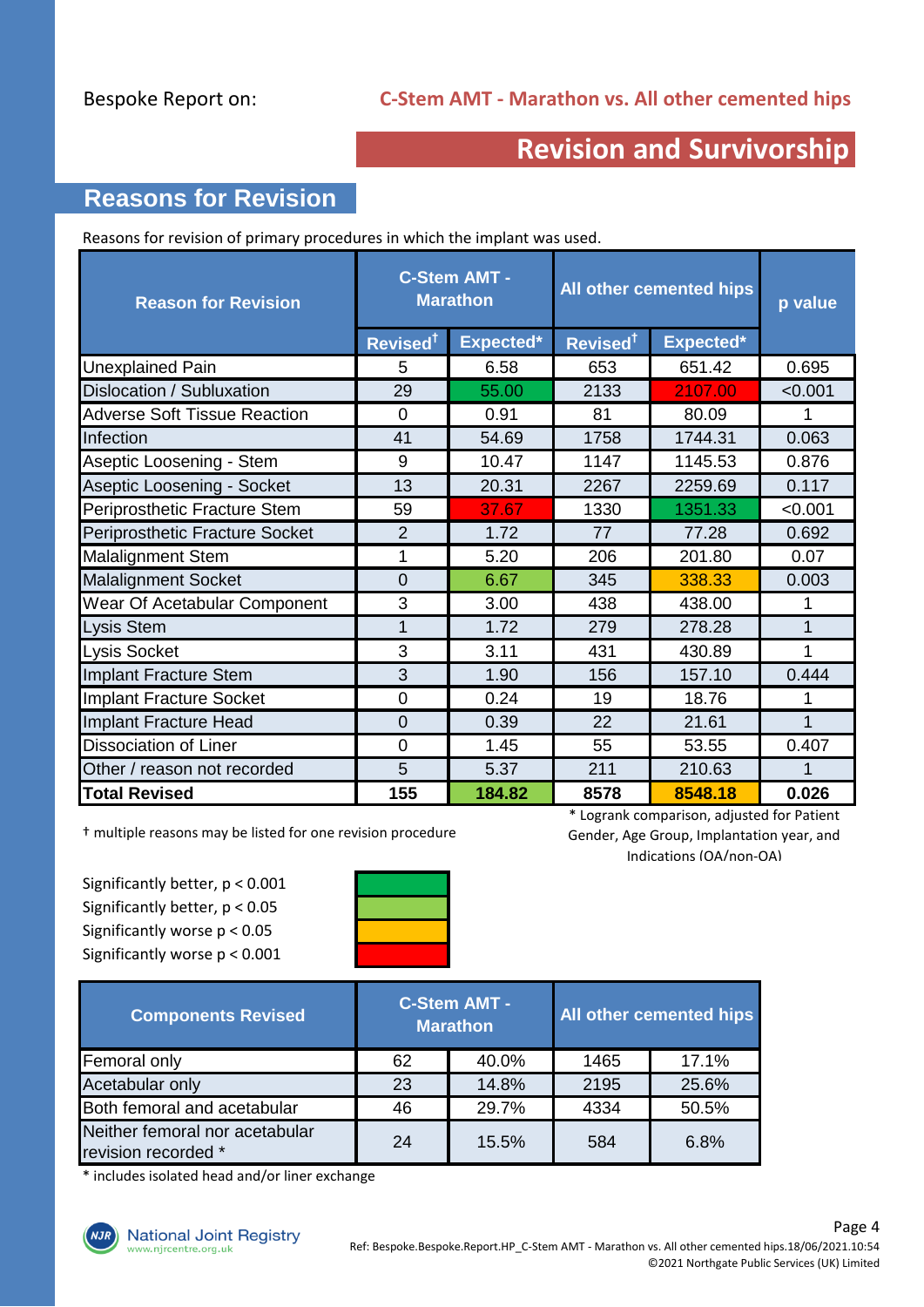# 9.0% 8.0% 7.0% Cumulative Revision Rate **Cumulative Revision Rate** 6.0% 5.0% 4.0% 3.0% 2.0% 1.0% 0.0% 0 2 4 6 8 10 12 **Implantation time / years** 95% confidence interval 95% confidence interval -All other cemented hips C-Stem AMT - Marathon

### **Endpoint: Revision for any reason**

#### Stratified Log-rank test, with observed and expected number of revisions

| <b>Adjustment</b> | <b>C-Stem AMT - Marathon</b> |                 | All other cemented hips | $p$ -value      |       |  |
|-------------------|------------------------------|-----------------|-------------------------|-----------------|-------|--|
|                   | <b>Observed</b>              | <b>Expected</b> | <b>Observed</b>         | <b>Expected</b> |       |  |
| Unadjusted        | 155                          | 177.4           | 8578                    | 8555.6          | 0.095 |  |
| Adjusted          | 155                          | 184.8           | 8578                    | 8548.2          | 0.026 |  |

Cox Proportional Hazards model for revision risk ratio of C-Stem AMT - Marathon / All other cemented hips

| <b>Adjustment</b> | <b>Hazard Ratio</b><br>(95% CI) | p-value |
|-------------------|---------------------------------|---------|
| Unadjusted        | 0.87<br>$(0.74 - 1.02)$         | 0.089   |
| Adjusted          | 0.83<br>$(0.71 - 0.98)$         | 0.024   |

Adjustment includes Patient Gender, Age Group, Implantation year, and Indications (OA/non-OA)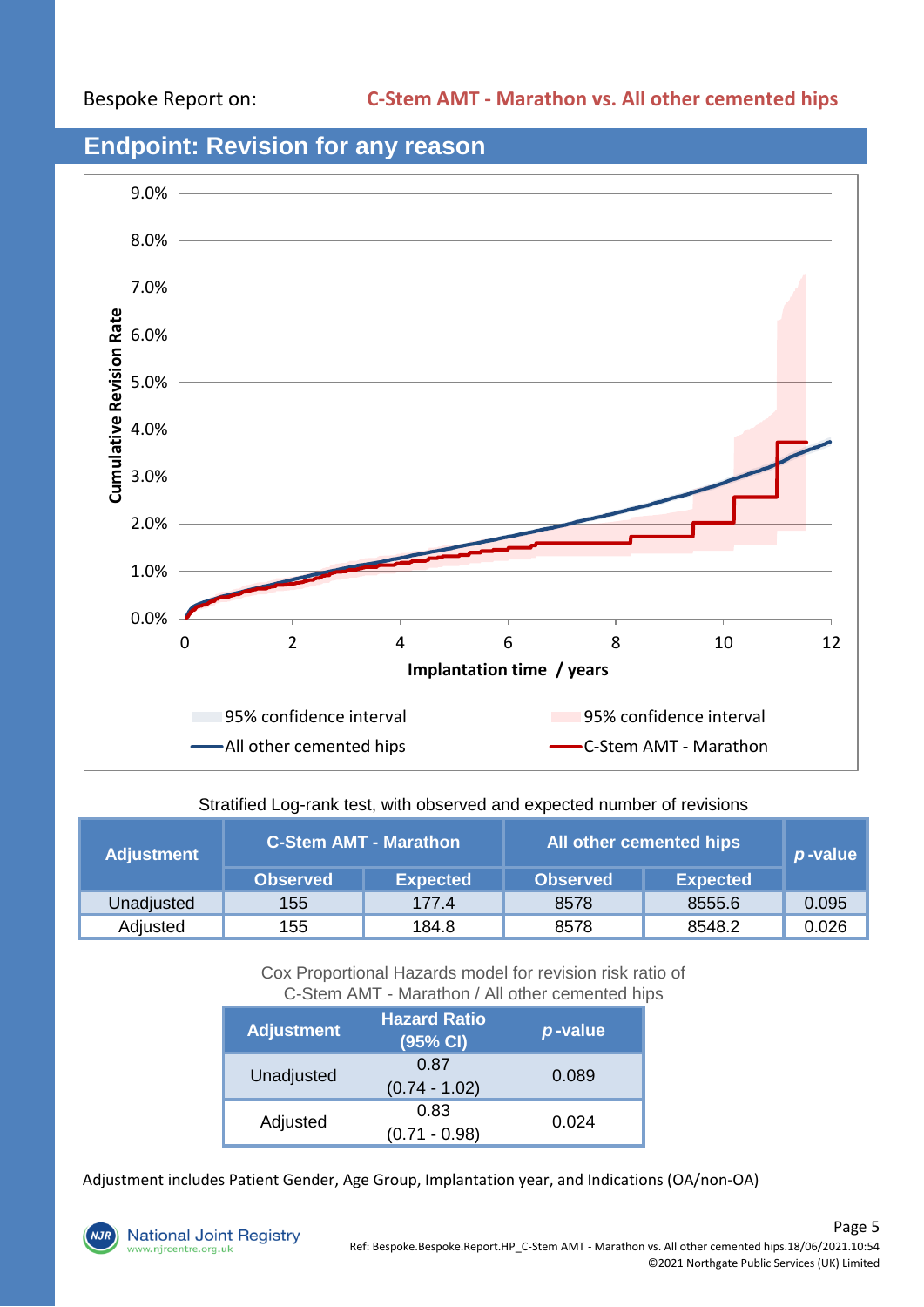### Bespoke Report on: **C-Stem AMT - Marathon vs. All other cemented hips**

# **Revision and Survivorship**

### **Cumulative Revision Rate**

#### Endpoint: Revision for any reason

| <b>Period</b><br>/years | <b>C-Stem AMT - Marathon</b> |                          |                | All other cemented hips  |
|-------------------------|------------------------------|--------------------------|----------------|--------------------------|
|                         | <b>At Risk</b>               | <b>Revision Rate</b>     | <b>At Risk</b> | <b>Revision Rate</b>     |
| 0                       | 14,442                       |                          | 385,761        |                          |
| 1                       | 13,050                       | $0.52\%$ (0.41% - 0.64%) | 366,723        | $0.56\%$ (0.53% - 0.58%) |
| 2                       | 10,392                       | $0.74\%$ (0.61% - 0.89%) | 335,472        | $0.83\%$ (0.80% - 0.86%) |
| 3                       | 7,879                        | 1.00% (0.84% - 1.18%)    | 302,400        | $1.08\%$ (1.04% - 1.11%) |
| 4                       | 5,859                        | 1.17% (0.98% - 1.38%)    | 270,566        | 1.29% (1.25% - 1.33%)    |
| 5                       | 4,193                        | 1.33% (1.11% - 1.56%)    | 237,722        | 1.51% (1.47% - 1.55%)    |
| 6                       | 2,592                        | 1.46% (1.23% - 1.74%)    | 205,798        | 1.74% (1.69% - 1.78%)    |
| 7                       | 1,404                        | 1.60% (1.33% - 1.96%)    | 175,087        | 1.97% (1.92% - 2.03%)    |
| 8                       | 824                          | $1.60\%$ (1.33% - 2.06%) | 146,099        | 2.24% (2.19% - 2.30%)    |
| 9                       | 464                          | 1.74% (1.38% - 2.24%)    | 119,821        | 2.54% (2.48% - 2.60%)    |
| 10                      | 215                          | 2.04% (1.44% - 2.90%)    | 96,861         | 2.87% (2.80% - 2.95%)    |
| 11                      | 81                           | 3.74% (1.86% - 6.32%)    | 77,279         | 3.29% (3.20% - 3.37%)    |
| 12                      |                              | $(-)$                    | 60,083         | 3.76% (3.66% - 3.86%)    |
| 13                      |                              | $\overline{\phantom{a}}$ | 44,837         | 4.18% (4.07% - 4.29%)    |
| 14                      |                              | $\overline{\phantom{a}}$ | 30,722         | 4.59% (4.46% - 4.71%)    |
| 15                      |                              | $\sim$                   | 19,771         | 5.07% (4.92% - 5.23%)    |

Cumulative revision rate with 95% confidence intervals Rate is only reported for times where more than 40 remain at risk

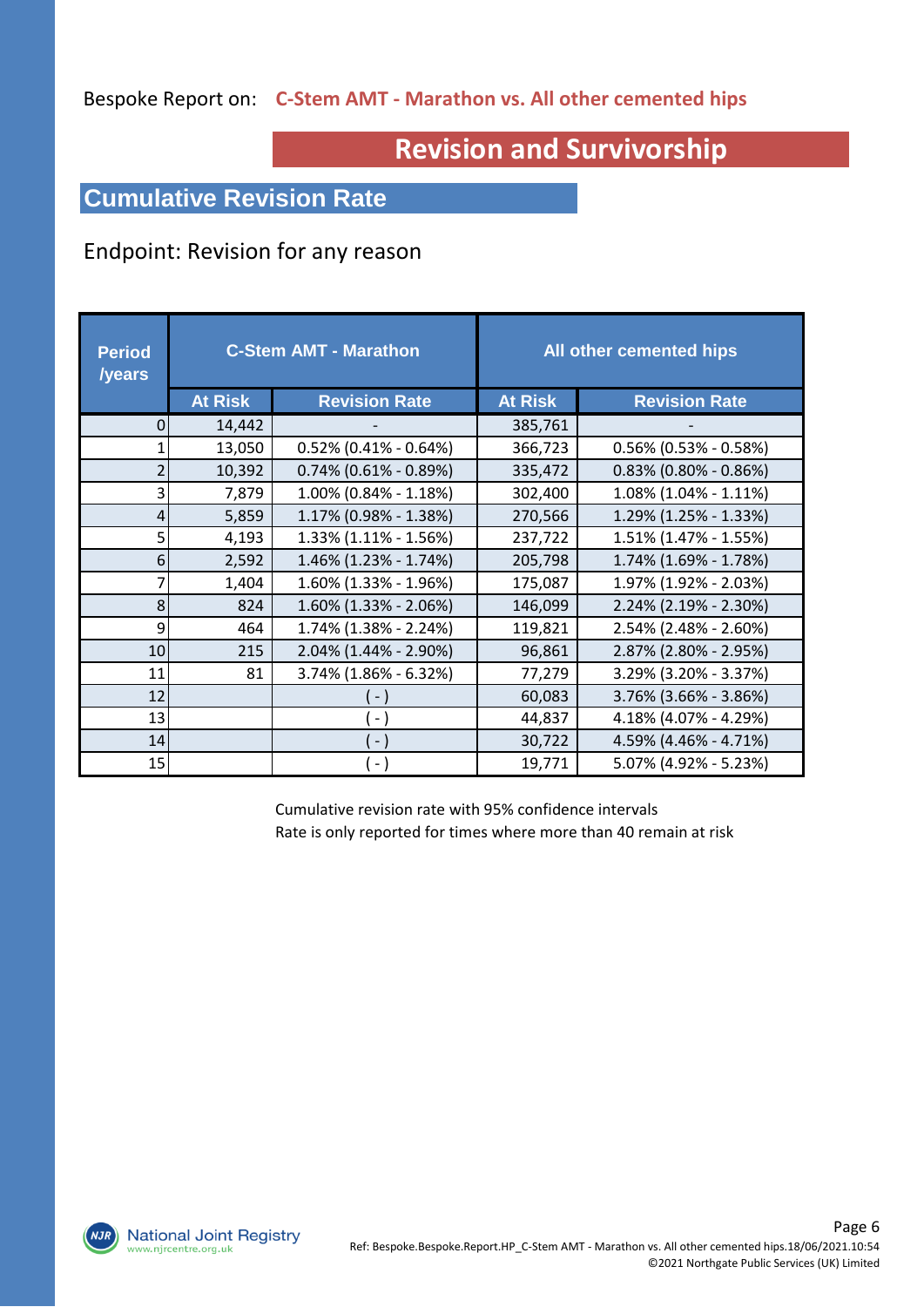#### Bespoke Report on:

#### **C-Stem AMT - Marathon vs. All other cemented hips**

## **Patient Reported Outcomes**

**PROMs Analysis** Comprising PROMs data up to: 31 December 2019

| <b>Oxford Hip Score</b><br>$(0 - 48)$ | <b>C-Stem AMT - Marathon</b> | All other cemented hips |  |  |
|---------------------------------------|------------------------------|-------------------------|--|--|
| <b>Paired Records</b>                 | 4,709                        | 103,329                 |  |  |
| PreOp score                           | $17.4(17.2 - 17.6)$          | $17.2(17.2 - 17.3)$     |  |  |
| 6 month score                         | $38.9(38.6 - 39.1)$          | $38.3 (38.3 - 38.4)$    |  |  |
| 6 month score (adjusted)              | $39.5(39.3 - 39.7)$          | 39.0 (38.9 - 39.0)      |  |  |
| Health gain                           | $21.5(21.2 - 21.7)$          | $21.1(21.0 - 21.2)$     |  |  |
| Health gain (adjusted)                | $21.6(21.3 - 21.8)$          | $21.0(21.0 - 21.1)$     |  |  |
| p value (adjusted health gain)        | < 0.001                      |                         |  |  |
| Score Improved                        | 97.6%                        | 97.1%                   |  |  |

| <b>EQ-5D Index</b><br>$(-0.59 - 1.00)$ | <b>C-Stem AMT - Marathon</b> | All other cemented hips |  |  |
|----------------------------------------|------------------------------|-------------------------|--|--|
| <b>Paired Records</b>                  | 4.275                        | 94,360                  |  |  |
| PreOp score                            | $0.334(0.324 - 0.344)$       | $0.329(0.327 - 0.331)$  |  |  |
| 6 month score                          | $0.786$ (0.780 - 0.793)      | $0.772$ (0.770 - 0.773) |  |  |
| 6 month score (adjusted)               | $0.795(0.789 - 0.802)$       | $0.783(0.782 - 0.785)$  |  |  |
| Health gain                            | $0.452(0.442 - 0.462)$       | $0.443(0.441 - 0.445)$  |  |  |
| Health gain (adjusted)                 | $0.442$ (0.436 - 0.448)      | $0.430(0.429 - 0.431)$  |  |  |
| p value (adjusted health gain)         | 0.002                        |                         |  |  |
| Score Improved                         | 90.4%                        | 89.1%                   |  |  |

| <b>EQ-VAS</b><br>$(0 - 100)$   | <b>C-Stem AMT - Marathon</b> | All other cemented hips |
|--------------------------------|------------------------------|-------------------------|
| <b>Paired Records</b>          | 4,058                        | 89,943                  |
| PreOp score                    | $65.4(64.7 - 66.1)$          | $64.1 (64.0 - 64.3)$    |
| 6 month score                  | 76.3 (75.8 - 76.9)           | $75.3(75.2 - 75.5)$     |
| 6 month score (adjusted)       | $77.0(76.5 - 77.5)$          | 76.4 (76.3 - 76.5)      |
| Health gain                    | $10.9(10.2 - 11.6)$          | $11.2(11.1 - 11.4)$     |
| Health gain (adjusted)         | $12.2(11.7 - 12.7)$          | $11.6(11.5 - 11.7)$     |
| p value (adjusted health gain) | 0.039                        |                         |
| Score Improved                 | 63.5%                        | 64.1%                   |

Adjusted scores correspond to the NHS Digital version 3 casemix-adjustment model. This includes patient variables from PROMs, HES, and IMD data.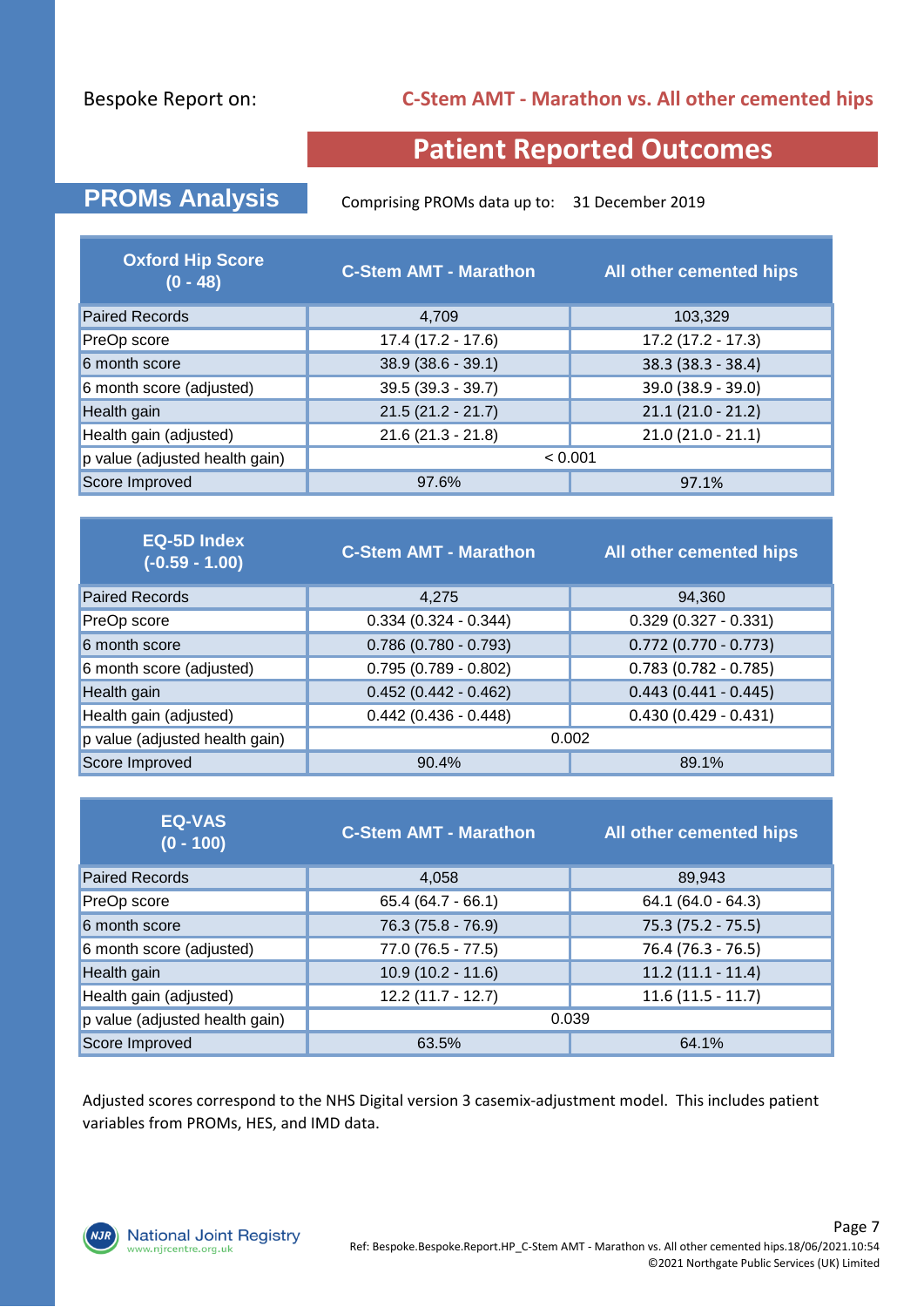#### Bespoke report on:

#### **C-Stem AMT - Marathon vs. All other cemented hips**

#### Responses are not case mix adjusted

## **Patient Reported Outcomes**



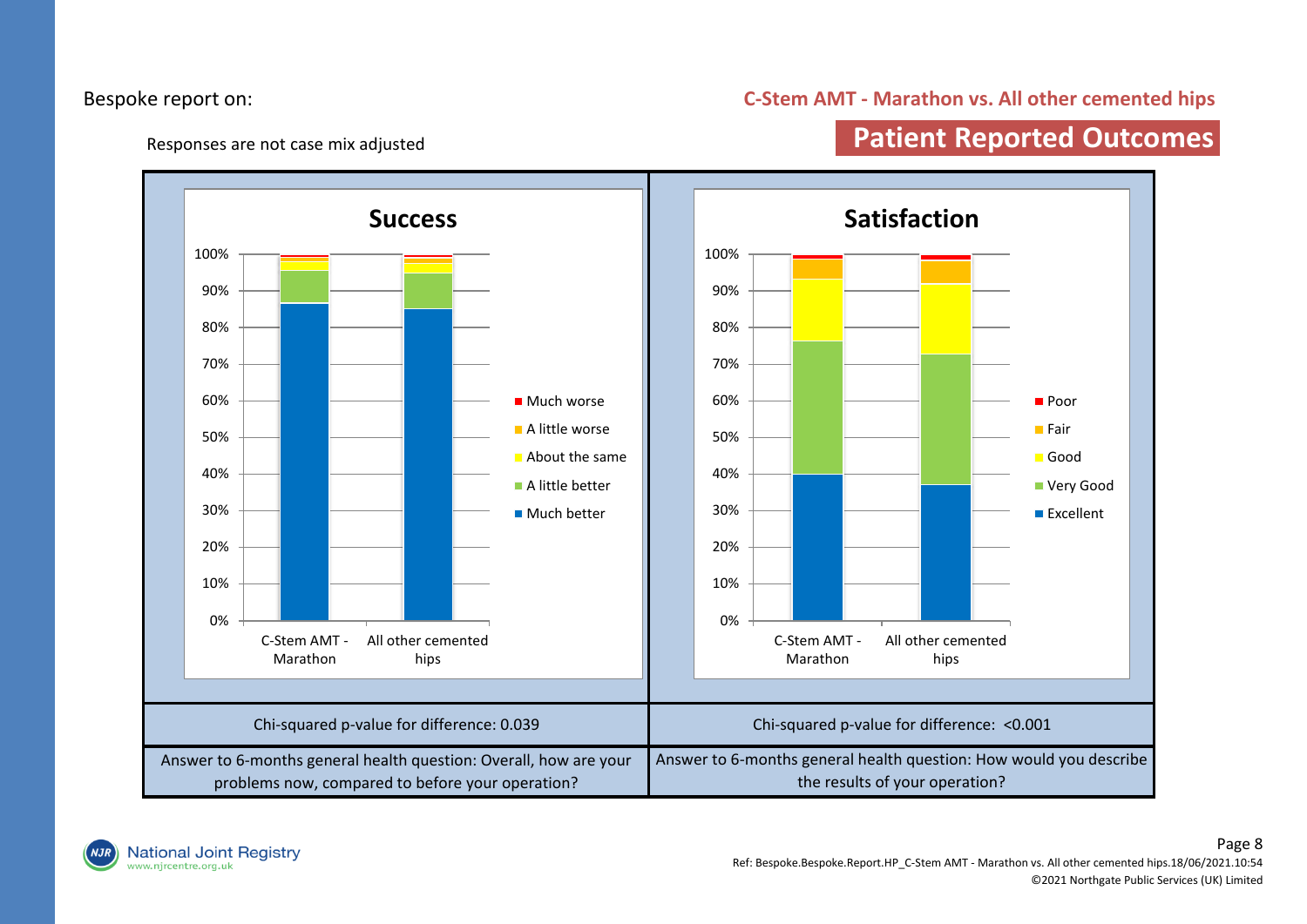# **Patient Reported Outcomes**

#### **Success**

| <b>Response</b> | <b>C-Stem AMT - Marathon</b> | <b>All other cemented</b><br>hips |
|-----------------|------------------------------|-----------------------------------|
| Much better     | 4134                         | 89236                             |
| A little better | 428                          | 10218                             |
| About the same  | 112                          | 2839                              |
| A little worse  | 58                           | 1568                              |
| Much worse      | 38                           | 1015                              |

Answer to 6-months general health question:

"Overall, how are your problems now, compared to before your operation?"

## **Satisfaction**

| <b>Response</b>  | <b>C-Stem AMT - Marathon</b> | All other cemented<br>hips |
|------------------|------------------------------|----------------------------|
| Excellent        | 1904                         | 38829                      |
| <b>Very Good</b> | 1729                         | 37350                      |
| Good             | 799                          | 20041                      |
| Fair             | 263                          | 6700                       |
| Poor             | 59                           | 1797                       |

Answer to 6-months general health question:

"How would you describe the results of your operation?"

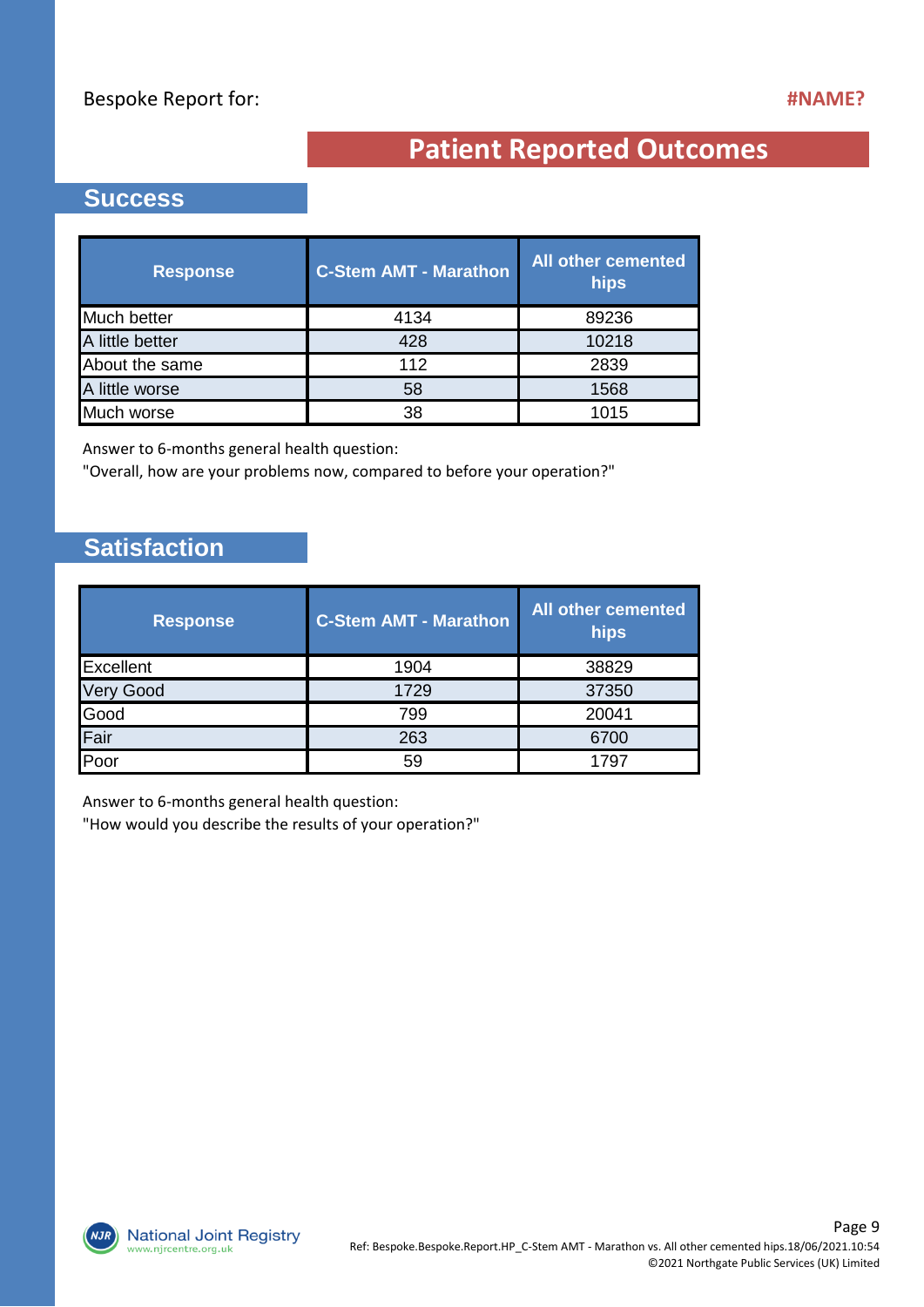## **Disclaimer**

#### **Disclaimer**

The National Joint Registry (NJR) produces this report through its contractor, Northgate Public Services (UK) Limited (NPS) using data collected, collated and provided by third parties. As a result, neither NJR or NPS takes any responsibility for the accuracy, currency, reliability and correctness of any data used or referred to in this report, and disclaims all warranties in relation to such data, in each case to the maximum extent permitted by legislation.

To the maximum extent permitted by law, neither the NJR or NPS shall have any liability (including but not limited to liability by reason of negligence) for any loss, damage, cost or expense incurred or arising by reason of any person using or relying on the data within this report and whether caused by reason of any error, omission or misrepresentation in the report or otherwise. This report is not to be taken as advice. Third parties using or relying on the data in this report do so at their own risk and will be responsible for making their own assessment and should verify all relevant representations, statements and information with their own professional advisers.

**National Joint Registry** vw.njrcentre.org.uk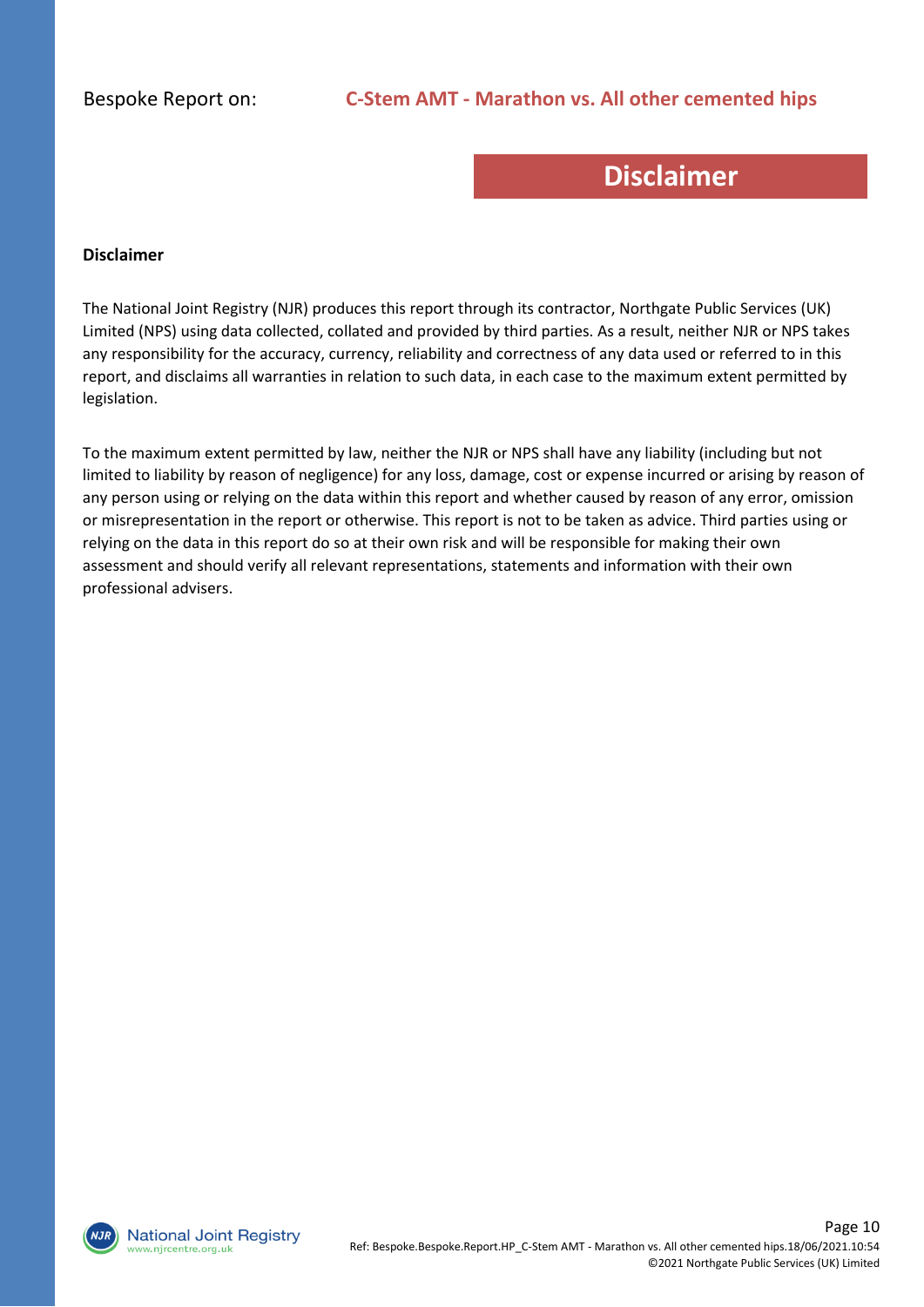# Appendix A1

#### **Catalogue Number**

#### **Description**

#### **Number Implanted**

| <b>CUPS</b>   |                                                   |                |
|---------------|---------------------------------------------------|----------------|
| 965512238     | Marathon XLPE Cemented Cup 22.225/38mm            | 3              |
| 965512245     | Marathon XLPE Cemented Cup 22.225/45mm            | $\overline{c}$ |
| 965512247     | Marathon XLPE Cemented Cup 22.225/47mm            | 3              |
| 965512650     | Marathon XLPE Cemented Cup 26/50mm                |                |
| 965512653     | Marathon XLPE Cemented Cup 26/53mm                |                |
| 965512840     | Marathon XLPE Cemented Cup 28/40mm                | 1810           |
| 965512843     | Marathon XLPE Cemented Cup 28/43mm                | 2976           |
| 965512845     | Marathon XLPE Cemented Cup 28/45mm                | 1249           |
| 965512847     | Marathon XLPE Cemented Cup 28/47mm                | 1230           |
| 965512850     | Marathon XLPE Cemented Cup 28/50mm                | 525            |
| 965512853     | Marathon XLPE Cemented Cup 28/53mm                | 182            |
| 965513245     | Marathon XLPE Cemented Cup 32/45mm                | 2467           |
| 965513247     | Marathon XLPE Cemented Cup 32/47mm                | 2079           |
| 965513250     | Marathon XLPE Cemented Cup 32/50mm                | 926            |
| 965513253     | Marathon XLPE Cemented Cup 32/53mm                | 307            |
| 965513650     | Marathon XLPE Cemented Cup 36/50mm                | 528            |
| 965513653     | Marathon XLPE Cemented Cup 36/53mm                | 153            |
|               |                                                   |                |
| <b>LINERS</b> |                                                   |                |
| 122136054     | Pinnacle AltrX polyethylene liner neutral 36x54mm |                |
|               |                                                   |                |
| <b>HEADS</b>  |                                                   |                |
| 136511000     | 28mm ARTICUL/EZE HEAD COBALT CHROME +1.5          | 1104           |
| 136511500     | ARTICUL/EZE ULTAMET 28mm HEAD +1.5                | 9              |
| 136512000     | 28mm ARTICUL/EZE HEAD COBALT CHROME +5            | 3464           |
| 136512500     | ARTICUL/EZE ULTAMET 28mm HEAD +5                  | 53             |
| 136513000     | 28mm ARTICUL/EZE HEAD COBALT CHROME +8.5          | 1555           |
| 136513500     | ARTICUL/EZE ULTAMET 28mm HEAD +8.5                | 27             |
| 136514000     | 28mm ARTICUL/EZE HEAD COBALT CHROME +12           | 115            |
| 136521000     | 32mm ARTICUL/EZE HEAD COBALT CHROME +1            | 821            |
| 136522000     | 32mm ARTICUL/EZE HEAD COBALT CHROME +5            | 2794           |
| 136523000     | 32mm ARTICUL/EZE HEAD COBALT CHROME +9            | 1223           |
| 136524000     | 32mm ARTICUL/EZE HEAD COBALT CHROME +13           | 85             |
| 136525000     | 32mm ARTICUL/EZE HEAD COBALT CHROME +17           |                |
| 136528130     | 9/10 DELTA CERAMIC 28MM +3                        |                |
| 136528230     | SROM DELTA CERAMIC 28MM +6                        | $\overline{2}$ |
| 136528310     | ARTIC DELTA CERAMIC 28MM +1.5                     | 244            |
| 136528320     | ARTIC DELTA CERAMIC 28MM +5.0                     | 957            |
| 136528330     | ARTIC DELTA CERAMIC 28MM +8.5                     | 419            |
| 136529000     | 22.225mm ARTICUL/EZE HEAD COBALT CHROME +4        |                |
| 136530000     | 22.225mm ARTICUL/EZE HEAD COBALT CHROME +7        | 3              |
| 136532310     | ARTIC DELTA CERAMIC 32MM +1                       | 117            |
| 136532320     | ARTIC DELTA CERAMIC 32MM +5                       | 537            |
| 136532330     | ARTIC DELTA CERAMIC 32MM +9                       | 191            |
| 136536310     | ARTIC DELTA CERAMIC 36MM +1.5                     | 23             |